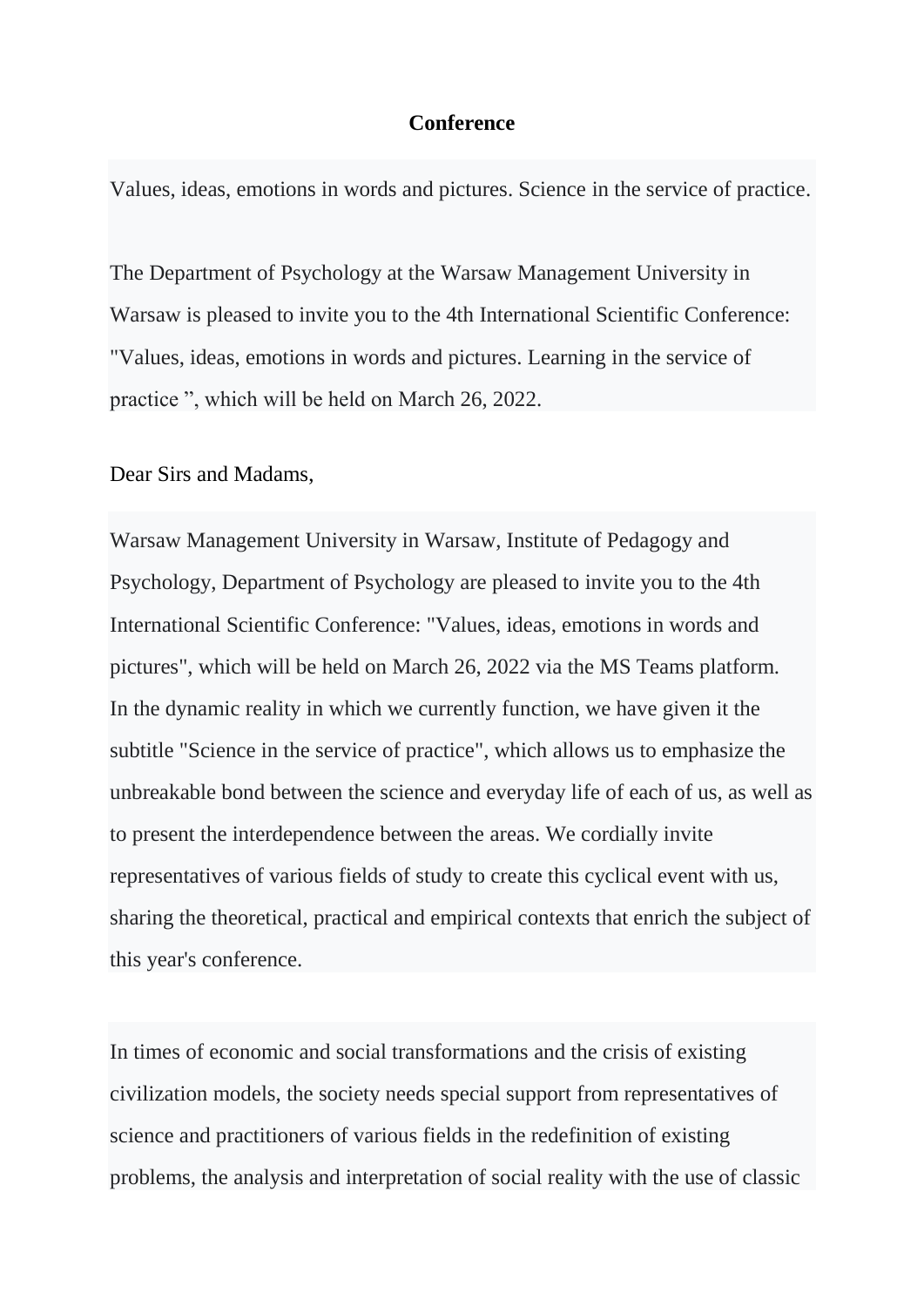and contemporary perspectives. Science has a real influence on our everyday life and we would like to emphasize it with the title of our conference. On the one hand, it allows us to analyse it using a variety of descriptive categories. On the other hand, looking ahead, it indicates alternatives, risks or potential opportunities. It is also impossible to discount its significance for human development and improving the quality of life.

After two years of transforming reality through the outbreak of the Covid-19 pandemic, we can now confidently say that the world has changed irreversibly, in a way that is extremely profound and impacting all of us. Science tries to explain, in a way, how our society will adapt to these changes and the slowly developing new world order.

The assumption of our conference is to capture the impact of science on our everyday life, to present practical solutions resulting from its discoveries and development. We would like the conference to be a platform through which, through the scientific analysis of images and words, we will be able to jointly exchange information, opinions and predictions allowing us to understand better the contemporary world.

We strongly encourage you to take an interest in our conference. To facilitate contact with the interested, we provide the following e-mail address:

**[konferencja2022wsm@gmail.com](mailto:konferencja2022wsm@gmail.com)**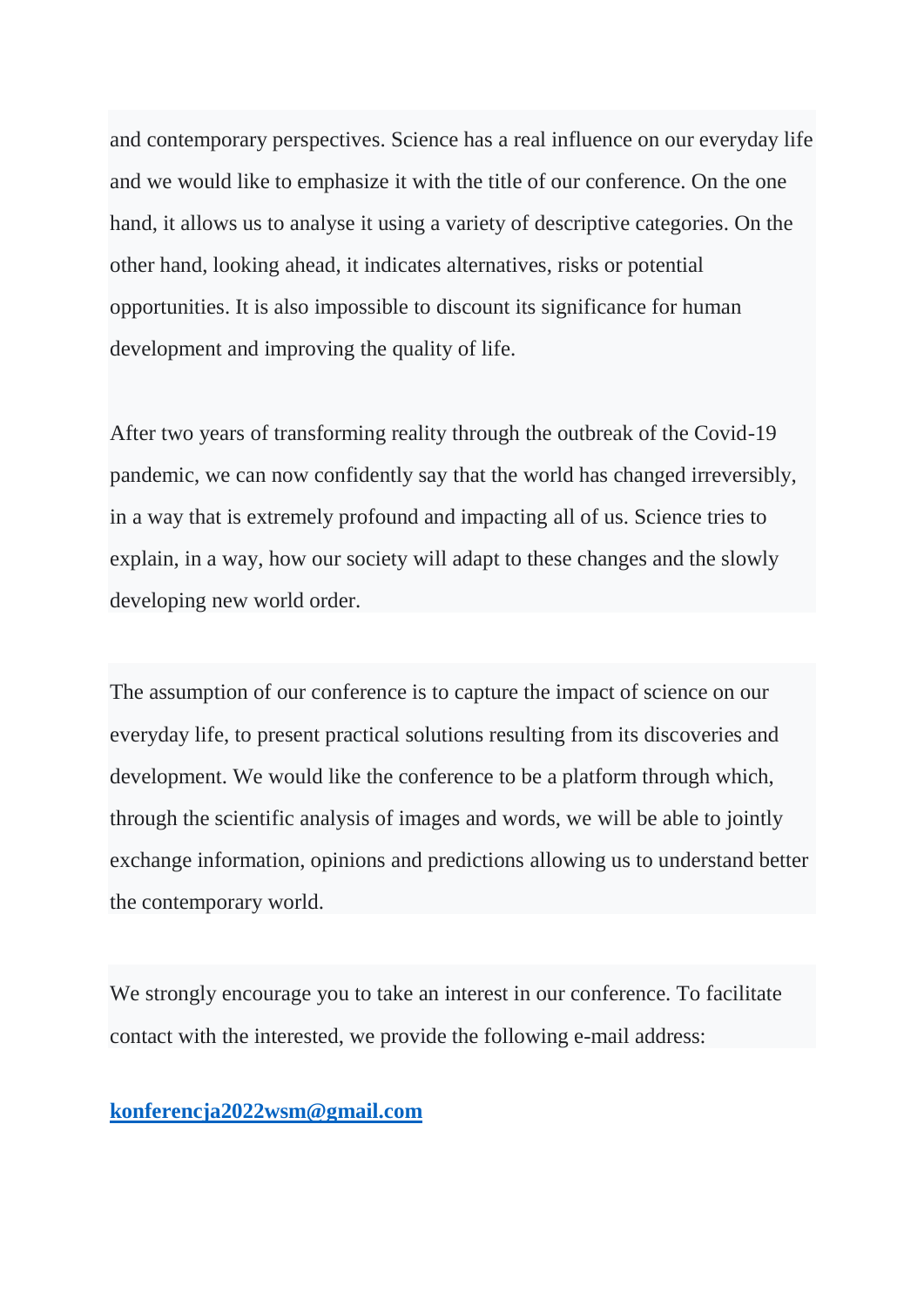After deciding to participate in our deliberations, please complete the application form available at:

a) active participation (speech or poster) and passive participation: <https://forms.gle/dzpEDzTN3G46tgB8A>

THE CONDITION OF PARTICIPATION IN THE CONFERENCE IS:

COMPLETION OF THE APPLICATION FORM available at <https://forms.gle/dzpEDzTN3G46tgB8A> by 15/03/2021 in case of active I passive participation (attention: participation depends on capabilities of MsTeams/Meet platform, applications will be accepted in chronological order)

# Organisational information

- Two forms of participation are allowed during the conference: speech and poster
- Application for the active participation should be made via the link and sent by 15/03/2021.
- The lecturers will not be renumerated for delivering the speeches.
- The speeches are scheduled for 15 or 20 minutes depending on the number of presentations.
- An abstract or a poster should be prepared according to the guidelines:

### **Abstract:**

a) The abstract of the paper/ poster in Polish and English in an electronic form should reach the organisers by 15th March 2021.

b) The summary should be prepared according to the template available on the conference website. The content of the summary should include a short text divided into introduction, aim, material and methods, results and conclusions.

c) The size of the summary (excluding the title, the name of the author/co-author/ coauthors and the key words) cannot exceed 250 words.

### **Poster:**